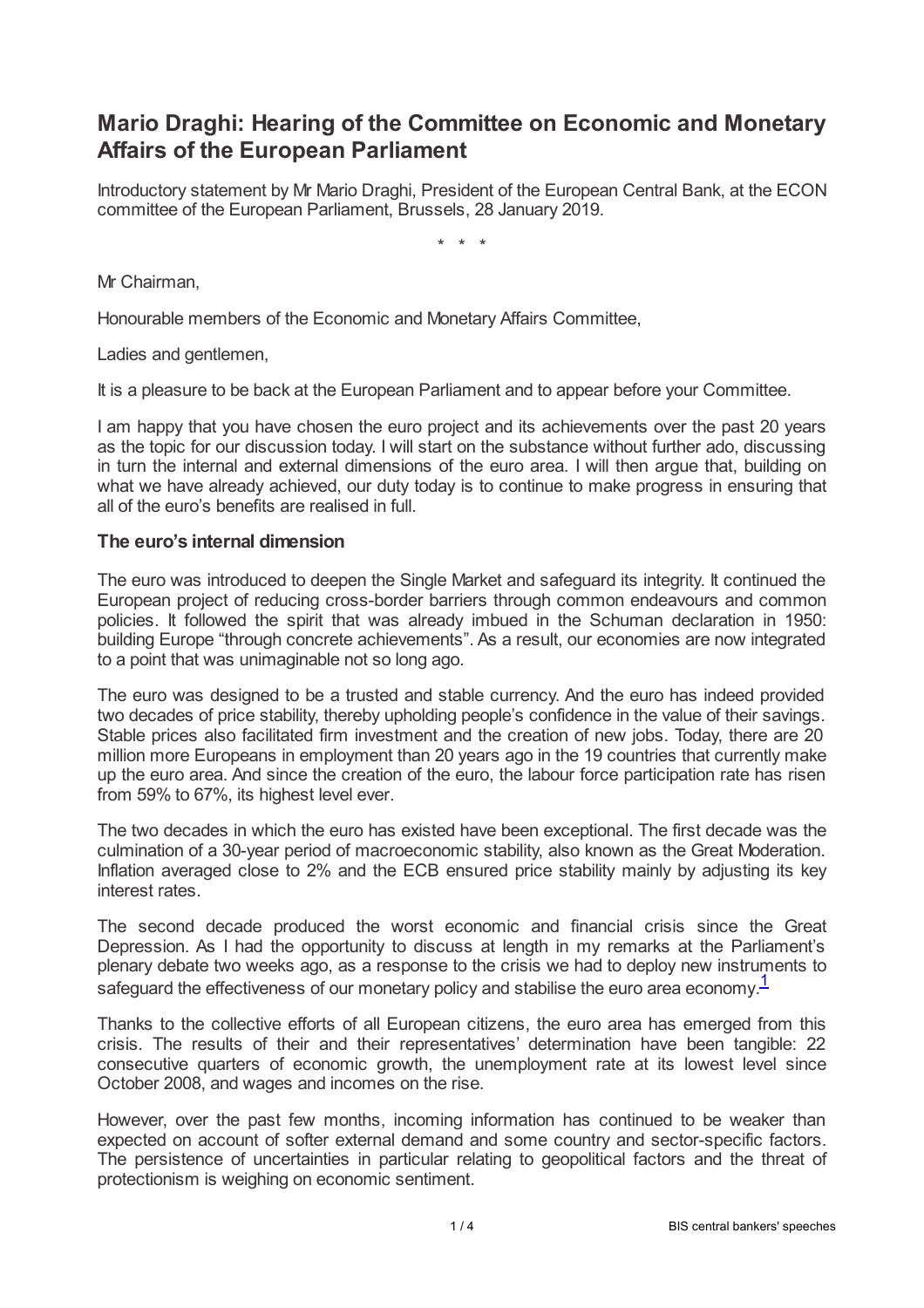At the same time, supportive financing conditions, favourable labour market dynamics and rising wage growth continue to underpin the euro area expansion and gradually rising inflation pressures. This supports our confidence in the continued sustained convergence of inflation to levels that are below, but close to, 2% over the medium term. Significant monetary policy stimulus remains essential to support the further build-up of domestic price pressures and headline inflation developments over the medium term. This will be provided by our forward guidance on the key ECB interest rates, reinforced by the reinvestments of the sizeable stock of acquired assets. In any event, the Governing Council stands ready to adjust all of its instruments, as appropriate, to ensure that inflation continues to move towards the Governing Council's inflation aim in a sustained manner.

## **The euro's external dimension**

The benefits of the euro have not been limited to the European internal dimension. Standing together within the Economic and Monetary Union (EMU) allowed us to retain sovereignty that would otherwise be lost by individual countries in a highly integrated world economy.

As already envisaged at the time of its creation, the euro symbolises the unity of a European continent that is better able to exert global influence. Our togetherness in the EMU gives us "a greater say in international negotiation" and enhances our "capacity to influence economic relations" – to quote the Delors Report. $\frac{2}{3}$  $\frac{2}{3}$  $\frac{2}{3}$ 

<span id="page-1-0"></span>Over the past 20 years, the euro has become the second most important currency in the international monetary system. Somewhere between 20% and 40% of global foreign reserves, foreign exchange transactions, international debt and international trade transactions are denominated in euro. And over 50 countries or territories use or link their currency to the euro.<sup>[3](#page-3-2)</sup>

<span id="page-1-1"></span>This global standing brings benefits. For one, it lowers the transaction costs of trading internationally, making euro area firms more competitive. It also adds breadth and liquidity to euro area financial markets, allowing domestic and international investors to allocate economic resources more efficiently. And it lowers the cost of global capital market financing for euro area borrowers, including corporations, financial institutions and public entities, thus benefiting firms, households and taxpayers. Of course, the international role of the euro also brings challenges, such as greater exposure to global foreign financial developments and potential changes to the monetary policy transmission process.

The international benefits of sharing a currency go beyond the monetary sphere. In a world with deep economic and financial interlinkages, international cooperation is essential and we can more effectively promote European ideas and interests by speaking together. Indeed, the euro area's voice has been crucial in strengthening the international financial regulatory framework after the global financial crisis. Today, the Single Supervisory Mechanism is the largest banking supervisor globally and successfully contributes to shaping the international supervisory framework.

Since the global financial and euro area debt crises, however, the euro's international role seems to have gradually eroded. While its importance as the currency of invoice for international trade transactions has remained broadly stable, its role in global foreign reserves and global debt markets has declined.

This decline is a symptom of the fault lines in EMU exposed by the crises. Concerns about the resilience of the EMU architecture and about financial fragmentation underpinned this erosion. Indeed, stability, financial depth and liquidity are among the key determinants of an international currency.

European policymakers are now paying closer attention and various calls have been made in recent months for the euro to assume a stronger international role. The Euro Summit of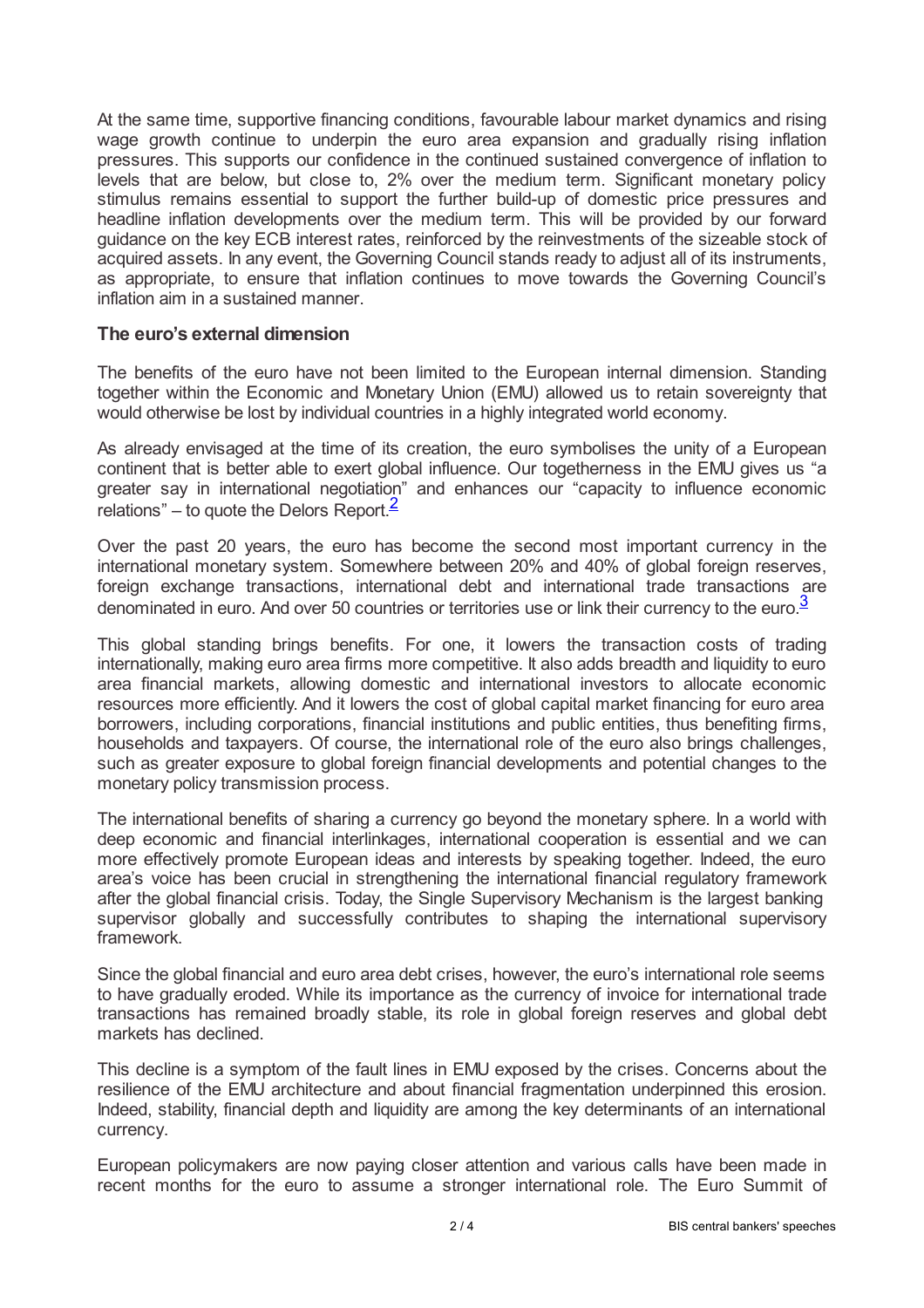December 2018 encouraged work to be taken forward to this end.

The international role of the euro is supported by the pursuit of sound economic policies in the euro area and a deeper and more complete EMU. And this requires further efforts along the path of deeper integration.

### **Completing the Economic and MonetaryUnion**

The past 20 years have revealed beyond doubt how challenging ensuring economic prosperity and stability can be. This was true both inside and outside the euro area.

Nonetheless, these years also demonstrated that such a shared challenge is best faced collectively. To realise in full the benefits of the euro, we need to have the same components that made the euro a reality in 1999.

On the one hand, we need national reforms to promote sustainable economic convergence. Under any monetary system, higher growth potential can only be achieved through continuous reform efforts. As the convergence process is primarily driven by structural factors, this is a key responsibility of Member States.

On the other hand, Europe can make a difference by supporting and facilitating such reform efforts. Our togetherness represents a unique competitive advantage, and we should capitalise on this.

First, we can build on the synergies between EMU and the Single Market. The Single Market is indeed one of the most powerful tools we have to unlock the mechanisms that will raise productivity. In particular, a genuine capital markets union (CMU) would not only ease and diversify access to funds for households and firms, thus fostering investment and innovation. It would also enable risk diversification and thus compensate for temporary drops in activity locally – the so called private risk-sharing –, thereby reinforcing the overall resilience of EMU.

Second, it is essential to complete the projects that we initiated during the crisis, namely the banking union. Together with CMU, a complete banking union would deliver meaningful private risk sharing that is currently lacking in the euro area in comparison to the US.

But private risk sharing, to be effective, needs to be supported by other policies.

We should thus rekindle trust in our economic and fiscal framework, by making it more effective in ensuring sound policy making at national level. These actions can also be further supported at the European level by the recent decisions to launch an instrument for convergence and competitiveness for the euro area.

To tackle future cyclical crises, the two layers of protection against shocks – the diversification of risk through the private financial system on the one hand, and public countercyclical support through fiscal instruments at the national and European levels on the other – need to interact in a complete and efficient manner.

Achieving these reforms is not idealistic, nor utopian if we work together. And at the Euro Summit in December, leaders renewed their political commitment to strengthen EMU. If we want to realise in full the benefits of the euro, we need to capitalise on this commitment and translate it into concrete policy actions.

### **Conclusion**

#### Mr Chairman,

Honourable members of the Economic and Monetary Affairs Committee,